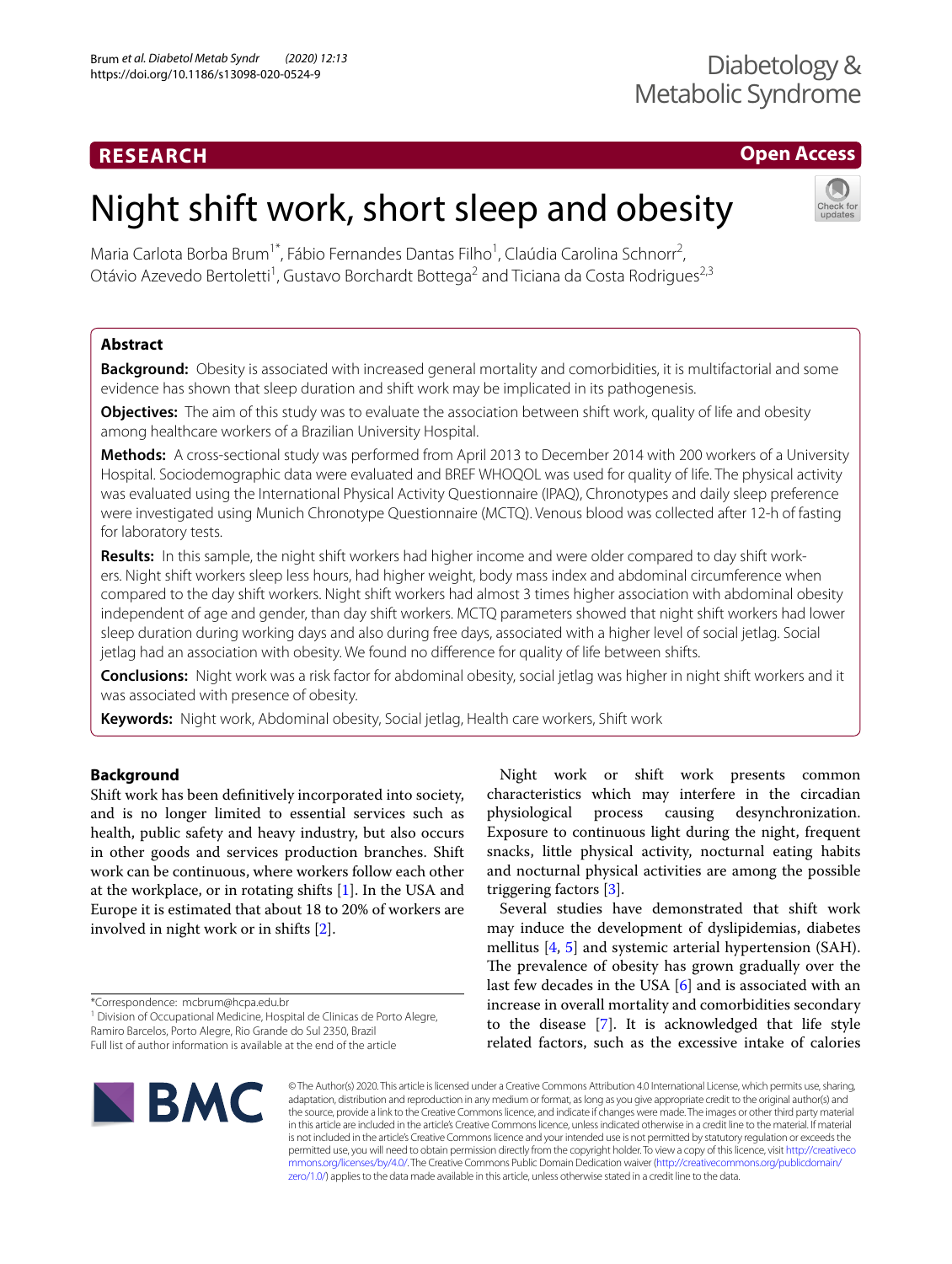and sedentary life are the main factors responsible for increased obesity. However, other factors, besides genetic profle, have been implicated in its pathogenesis, such as duration of sleep and shift work. Some authors observed a positive relationship between night work or shifts with the increased body mass index (BMI), and this is signifcantly greater compared to the day shift workers [[8,](#page-7-7) [9\]](#page-7-8). Knutson et al. found that the reduction of sleep duration may also increase the risk of cardiovascular diseases, insulin resistance, diabetes as well as obesity  $[10]$  $[10]$ .

Short sleep (defined as  $\leq$  6 h of sleep/day) [\[11](#page-8-0)] and sleep disorders due to shift work, have been associated with negative efects on the hormone profle and a positive energy balance [[12](#page-8-1)]. Restricted sleep has metabolic and endocrine consequences, including reduction of glucose tolerance and insulin sensitivity, increased serum concentration of nocturnal cortisol, rise of ghrelin levels, reduction of leptin levels and an increased feeling of hunger and appetite [\[13–](#page-8-2)[15](#page-8-3)]. In this sense, it is believed that the reduction in the number of hours of sleep may be related to the increased incidence of obesity and overweight, although the mechanisms of such a relationship are not yet fully known [\[7](#page-7-6)].

The objective of this study was to evaluate the association between night work and obesity, as well as quality of life among the workers in the South of Brazil.

# **Materials and methods**

The study was performed during the period from April 2013 to December 2014; participants were recruited during annual medical exams at a university hospital in the city of Porto Alegre, southern Brazil. The study included 200 employees from the departments of administration, support, direct patient care, and maintenance of hospital machinery and equipment, who worked in the day and night shifts and accepted to participate in the study. The exclusion criteria for the study included temporary employees, those who were off work for more than 15 days, pregnant women or employees who were in the process of retiring.

Regarding the working hours, the day shift was from 6 to 8 h a day (from 7 A.M. to 1 P.M., from 8 A.M. to 5 P.M. and from 1 P.M. to 7 P.M.), on work scales of 5 days/2 days, 6 days/1 day, considering days of work and days of rest, and on duty periods of 12 h on weekends. For the night shift, the working hours were from 6 to 12 h (from 6 PM to midnight and from 7 PM to 7 AM) on work scales of 12/60 h or 12/24 h, or 6 nights/1 day, 5 nights/2 days, or 4 nights/3 days, considering the days on duty and the days of rest.

The information concerning age (collected as a continuous variable), race (classifed as white or other), gender, marital status (classifed as with or without a partner), number of children, level of schooling (categorized as years of study), professional activity (categorized as administrative, health professionals, support and maintenance), time in the company, working hours, time on shift, work scales, another job, shift at another job, personal history of hypertension, diabetes, angina, dyslipidemia and glucose intolerance, smoking habits (self-reported as a smoker or non-smoker last month), drinking alcoholic beverages (self-reported as to which drink, consumption of time and number of servings per week). In order to evaluate the health status, a physical examination was performed (weight, height, blood pressure, heart rate, measurements of abdominal circumference) and venous blood collected after 12 h of fasting for laboratory tests.

Glycated hemoglobin levels were measured by highperformance liquid chromatography (Variant II turbo®) (reference range 4.7–6.0%), insulin was measured by the microparticle chemiluminescent immunoassay method (Architect Ci4100®). Fasting plasma glucose was measured by the enzymatic UV hexokinase method (Cobas c702®). Serum creatinine was measured by the kinetic colorimetric Jafe method (Cobas c702®), urea was measured by the kinetic urease and glutamate dehydrogenase methods (Cobas c702®). Serum total cholesterol and triglycerides was measured by the enzymatic colorimetric methods (Cobas c702®), and HDL (high density lipoprotein) cholesterol by the homogeneous direct method (Cobas c702A®), LDL (low density lipoprotein) cholesterol was calculated using the Friedewald formula. Blood count and platelets were measured by the light absorbance/impedance/flow cytometry methods (Sysmex XE 5000®).

A Welmy anthropometric balance, model R/1W-200 with a capacity of 200 kg and precision of 0.100 g was used to measure weight. A Tonelli stadiometer with a centimeter decimals scale was used to check heights. The blood pressure (BP) in both arms was measured with the patients in a seated position. After 10 min of rest it was done with a digital apparatus, Welch Ally, model Vital Signs Monitor 300 series.

The cutoff points adopted for BMI (body mass index) were those suggested by WHO (World Health Organization) [[16\]](#page-8-4), i.e. eutrophy (18.5–24.99); overweight (25–29.99) and obesity ( $\geq$  30.00) [\[16\]](#page-8-4). The abdominal circumference (AC) was obtained at the midpoint between the last arch and the iliac crest and with a fexible and inelastic measuring tape without compressing the tissues. Abdominal obesity defned the abdominal circumference was greater than or equal 102 cm for men and greater than or equal to 88 cm for women. The interviewers were trained in the technique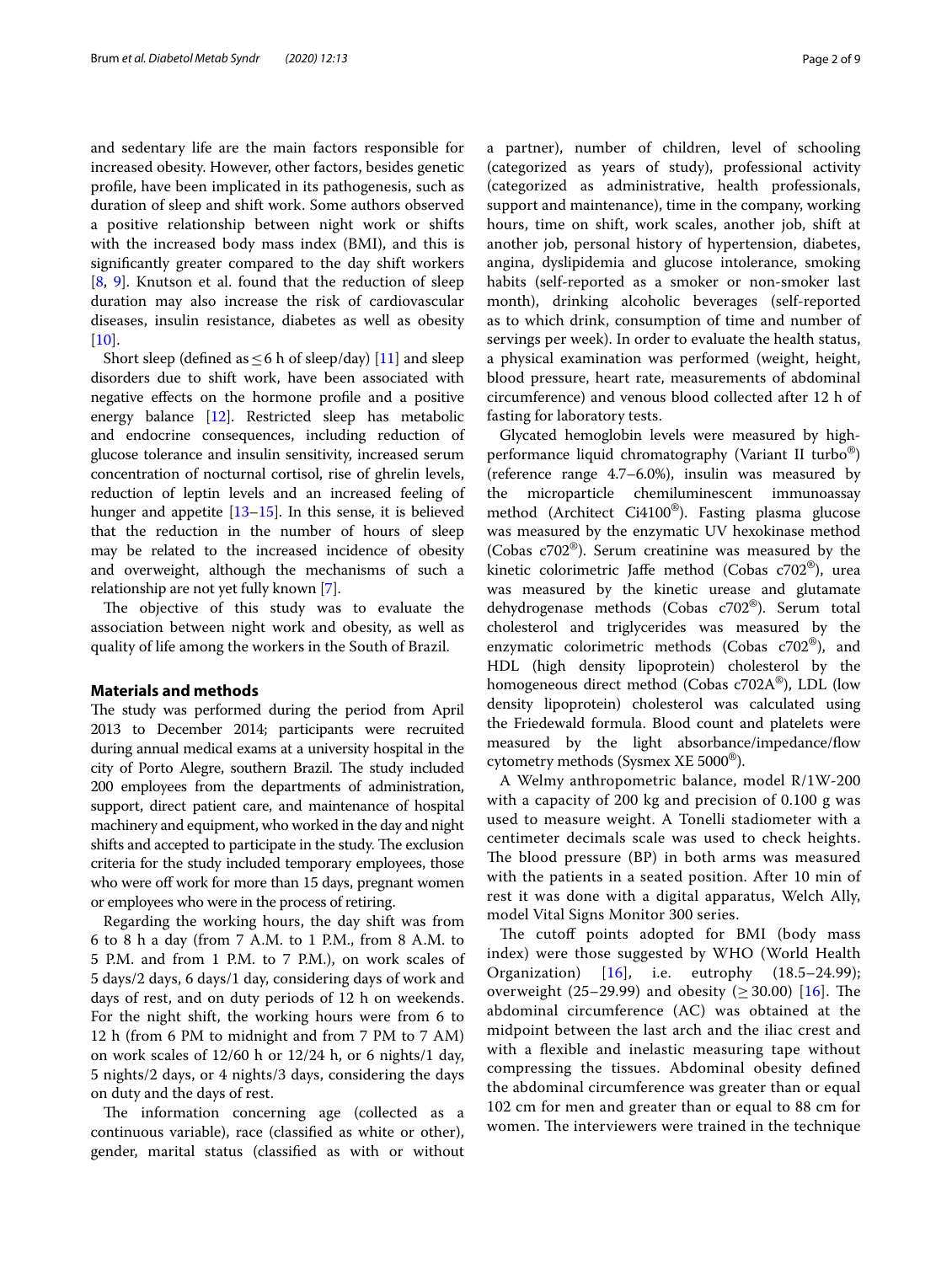used to check the measurements of weight, height, and AC.

## **Physical activity**

Physical activity practiced by the individuals participating in the study was evaluated using the *International Physical Activity Questionnaire* (IPAQ), short version, classifying the level of physical activity as sedentary, irregularly active, active and very active, based on the information in meters/minute/week [\[17\]](#page-8-5).

# **Quality of life**

Quality of life was evaluated using the WHOQOL BREF questionnaire version 1998 (WHO). For the purpose of evaluating quality of life, it is understood as a greater variety of conditions that may afect the individual's perception, their feelings, and behavior related to their daily functioning, including but not limited to their health status and medical interventions [[18](#page-8-6)].

# **Chronotype and quality of sleep**

The chronotypes and daily sleep preferences were investigated during the self-evaluation Munich Chronotype Questionnaire (MCTQ), elaborated and validated by Roenneberg et al.  $[19]$ . The MCTQ is a structured questionnaire on the behavior of wakefulness and sleep, and exposure to sunlight on work days and days of rest (day off). The interviewees inform how many days during the week they were involved in a regular work routine and the times at which they go to bed, are ready to go to sleep, fall asleep, and after how many minutes they get up, and how much time they spend outdoors. The following were calculated based on this information: sleep duration, midpoint of sleep for days of work and of rest, and social jetlag, which is the diference between the individual's "biological clock", and their "social clock", that defnes the social commitments of an individual throughout the day.

The diagnosis of Metabolic Syndrome was defined according to the updated criteria of the International Diabetes Federation (IDF) [\[20](#page-8-8)].

The criteria used to classify blood pressure was according to the 6th Brazilian Guidelines on Arterial Hypertension [\[21\]](#page-8-9).

# **Statistical analysis**

Descriptive statistics were used to characterize the sample and the results were presented using central (median or mean) and variability measures (standard deviation or percentiles), as well as absolute and relative frequencies, according to the type of variable. Normality was verifed using the Shapiro–Wilk test. The sociodemographic variables on health conditions, living habits, clinical and laboratory characteristics were presented and analyzed for all individuals. Statistical diferences between the shifts and according to the sex of the professionals were evaluated using Pearson's Chi Square tests (or Exact Fisher test, when necessary) and the Student t test (or Mann–Whitney) for the categorical and continuous variables, respectively.

The association of work shift with the outcomes of obesity (obese x normal plus overweight), excess weight (obese plus overweight x normal) and abdominal obesity (high vs low abdominal circumference) was evaluated through Logistic regression analyses, including hours of sleep, sleep duration during the week, social jetlag as predictors. The Wald test was used to test the significance of each variable in the model and the estimates of the odds ratio (OR) were presented with a 95% confdence interval. All factors were included in the multiple models, as well as a control for age and gender. The factor with the highest p-value was removed and this procedure was repeated until only signifcant factors were found or until only the efect of a factor to be controlled by age and sex remained.

The correlations of the MCTQ variables with the clinical and laboratory variables and age were evaluated through the Spearman correlation coefficient. Differences in the MCTQ score regarding the shift were evaluated using the Student t test (or Mann–Whitney) and the same analysis was performed stratifying it according to sex. As for BMI, ANOVA or Kruskal–Wallis, they were applied and were also stratifed according to sex. Social jetlag was calculated based on the diference between the sleep on the work days and the free days, enabling a quantifcation of the diference between the biological and social clocks [[19\]](#page-8-7).

The quality of life scores were compared between the work shifts and between the number of hours of sleep, which was divided into two categories—more than 6 h and less or equal to 6 h—using the Student t test for 119 individuals. These comparisons were also performed with the stratifed sample according to gender. All analyses were performed using the *Statistical Package for Social Sciences* (SPSS) software, version 21 and the statistical signifcance adopted was 5%.

# **Results**

Two hundred workers were included in the study, 69.5% (139) women and 30.5% (61) men. Considering the health conditions and living habits of the workers included in the sample, it was observed that the day shift workers had a higher prevalence of alcohol consumption (62.3%;  $p=0.017$ ), without a difference in the consumption profle (duration, quantity and type of beverage) between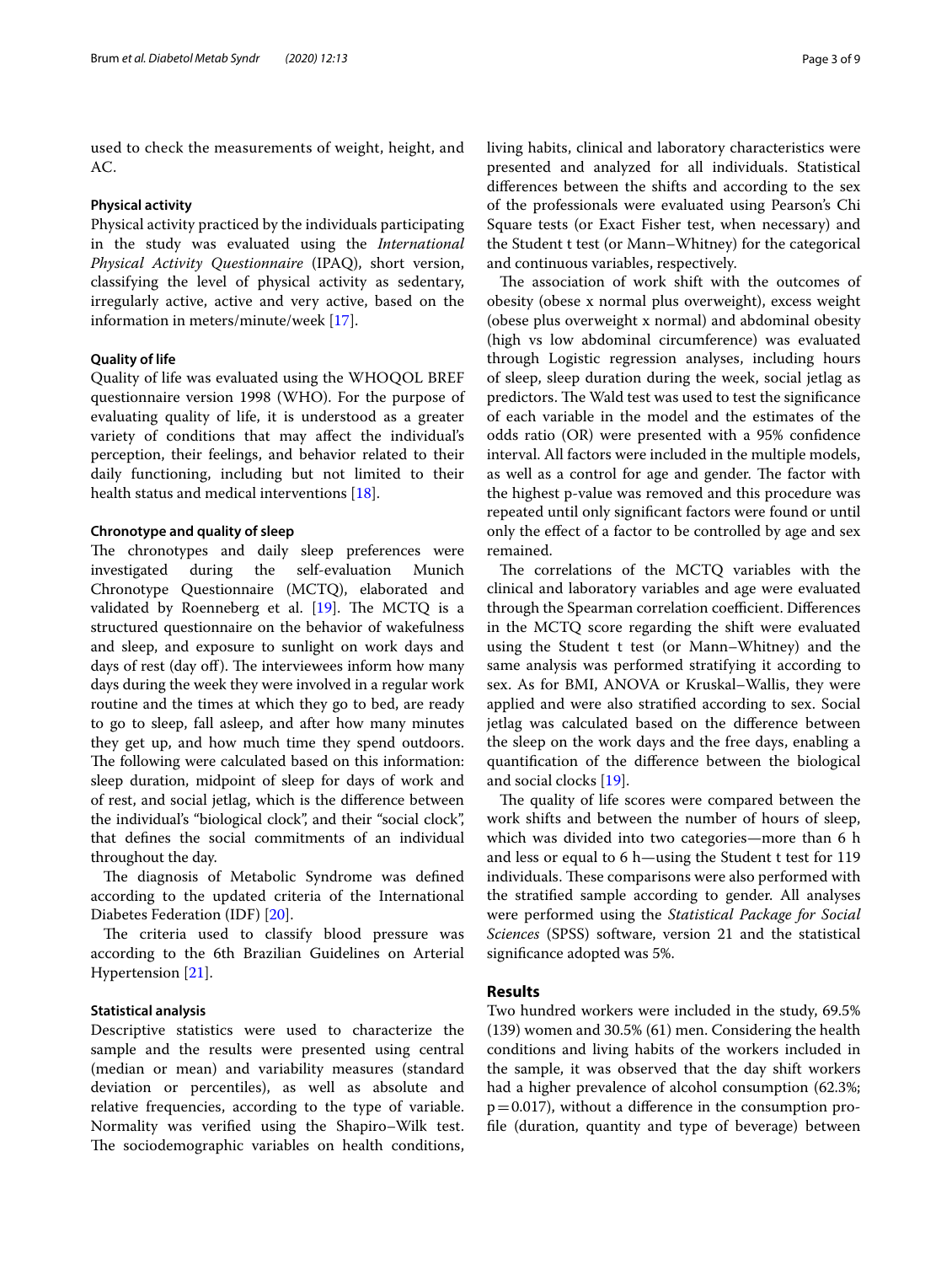| <b>Variables</b>                        | <b>Total</b>        | Day $(n=94)$      | Night ( $n = 106$ ) | p                      |
|-----------------------------------------|---------------------|-------------------|---------------------|------------------------|
| Age (years) $(n = 200)$                 | $43.2 \pm 9.3$      | $40.4 \pm 9.2$    | $45.6 \pm 8.6$      | $< 0.001*$             |
| Age $<$ 50 years                        | 140 (70)            | 75 (80)           | 65 (61.3)           | $0.008$ ##             |
| Age $\geq$ 50 years                     | 60(30)              | 19(20)            | 41 (38.7)           |                        |
| Gender ( $n = 200$ )                    |                     |                   |                     | $0.958$ ##             |
| Female                                  | 139 (69.5)          | 66 (70.2)         | 73 (68.9)           |                        |
| Male                                    | 61(30.5)            | 28 (29.8)         | 33 (31.1)           |                        |
| Race ( $n = 200$ )                      |                     |                   |                     |                        |
| White                                   | 155 (77.5)          | 74 (78.7)         | 81 (76.4)           | $0.825$ <sup>##</sup>  |
| Non white                               | 45 (22.5)           | 20(21.3)          | 25 (23.6)           |                        |
| Life partner ( $n = 200$ )              |                     |                   |                     | $0.106^{***}$          |
| Yes                                     | 89 (45.5)           | 48 (51.1)         | 41 (38.6)           |                        |
| No                                      | 111 (55.5)          | 46 (48.9)         | 65 (61.4)           |                        |
| Children ( $n = 124$ )                  |                     |                   |                     | $0.318$ <sup>##</sup>  |
| Yes                                     | 92 (73.6)           | 39 (68.4)         | 53 (77.9)           |                        |
| No                                      | 33 (26.4)           | 18 (31.6)         | 15(22.1)            |                        |
| Level of schooling ( $n = 200$ ), years |                     |                   |                     | $0.668$ <sup>#</sup>   |
| Up to the age of 8                      | 11(5.5)             | 5(5.3)            | 6(5.6)              |                        |
| From 8 to 11                            | 123 (61.5)          | 55 (58.5)         | 68 (64.2)           |                        |
| Above 11                                | 66 (33.0)           | 34 (36.2)         | 32 (30.2)           |                        |
| Smoking ( $n = 117$ )                   |                     |                   |                     | $1.000*$               |
| Smoker                                  | 11(9.4)             | 5(10.0)           | 6(9.0)              |                        |
| Non smoker                              | 106 (90.6)          | 45 (90.0)         | 61 (91.0)           |                        |
| Alcohol consumption ( $n = 118$ )       |                     |                   |                     | $0.017$ <sup>##</sup>  |
| Yes                                     | 58 (49.2)           | 33 (62.3)         | 25 (38.5)           |                        |
| No                                      | 60 (50.8)           | 20 (37.7)         | 40 (61.5)           |                        |
| Treatment for SAH                       |                     | 7(12.5)           | 14 (20.6)           | $0.340^{#}$            |
| Treatment for diabetes                  |                     | 2(3.6)            | 6(8.8)              | $0.292*$               |
| Treatment for dyslipidemia              |                     | 5(8.9)            | 4(5.9)              | $0.730*$               |
| $IPAQ(n=112)$                           |                     |                   |                     | $0.638*$               |
| Sedentary                               | 14 (12.5)           | 5(10.2)           | 9(14.3)             |                        |
| Irregularly active                      | 14(12.5)            | 7(14.3)           | 7(11.1)             |                        |
| Active                                  | 61 (54.5)           | 29 (59.2)         | 32 (50.8)           |                        |
| Very active                             | 23 (20.5)           | 8(16.3)           | 15 (23.8)           |                        |
| Function ( $n = 200$ )                  |                     |                   |                     | $< 0.001$ <sup>#</sup> |
| Administrative                          | 32(16.1)            | 22 (23.7)         | 10 (9.4)            |                        |
| Health professionals                    | 125 (62.8)          | 44 (46.2)         | 82 (77.4)           |                        |
| Support                                 | 32 (16.1)           | 23 (24.7)         | 9(8.5)              |                        |
| Maintenance                             | 10(5.0)             | 5(5.4)            | 5(4.7)              |                        |
| Works elsewhere ( $n = 124$ )           |                     |                   |                     | $0.340*$               |
| Yes                                     | 15(12.1)            | 9(16.1)           | 6(8.8)              |                        |
| No                                      | 109 (87.9)          | 47 (83.9)         | 62 (91.2)           |                        |
| Income ( $n = 115$ ), MW                |                     |                   |                     | $0.001$ #              |
| Up to 4                                 | 31 (27.0)           | 23 (44.2)         | 8(12.7)             |                        |
| From 4.1 to 5                           | 46 (40.0)           | 14 (26.9)         | 32 (50.8)           |                        |
| Above 5                                 | 38 (33.0)           | 15 (28.8)         | 23 (36.5)           |                        |
| Time at hospital (years) ( $n = 200$ )  | $11.1 (4.8 - 17.5)$ | $6.2$ (2.5-12.5)  | 15.6 (9.3-20.0)     | $< 0.001**$            |
| Time on shift (years) ( $n = 200$ )     | $5.3(1.4-13.8)$     | $3.8(1.3 - 11.9)$ | $7.2(1.6 - 15.7)$   | $0.076**$              |
|                                         |                     |                   |                     |                        |

<span id="page-3-0"></span>

|                        | Table 1 Sociodemographic, behavioral and occupational characteristics of workers according to work shift in southern |  |  |  |
|------------------------|----------------------------------------------------------------------------------------------------------------------|--|--|--|
| <b>Brazil (n: 200)</b> |                                                                                                                      |  |  |  |

Quantifiable variables with symmetrical distribution described by mean±deviation. Quantitative variables with asymmetrical distribution described by the median<br>(P25–P75). Categorical variables described by frequencies (per

*MW* minimum wage

\* Student test; \*\* Mann–Whitney test

 $*$  Pearson's Chi Square test,  $**$  Pearson's Chi Square test with continuity correction

¥ Exact Fisher test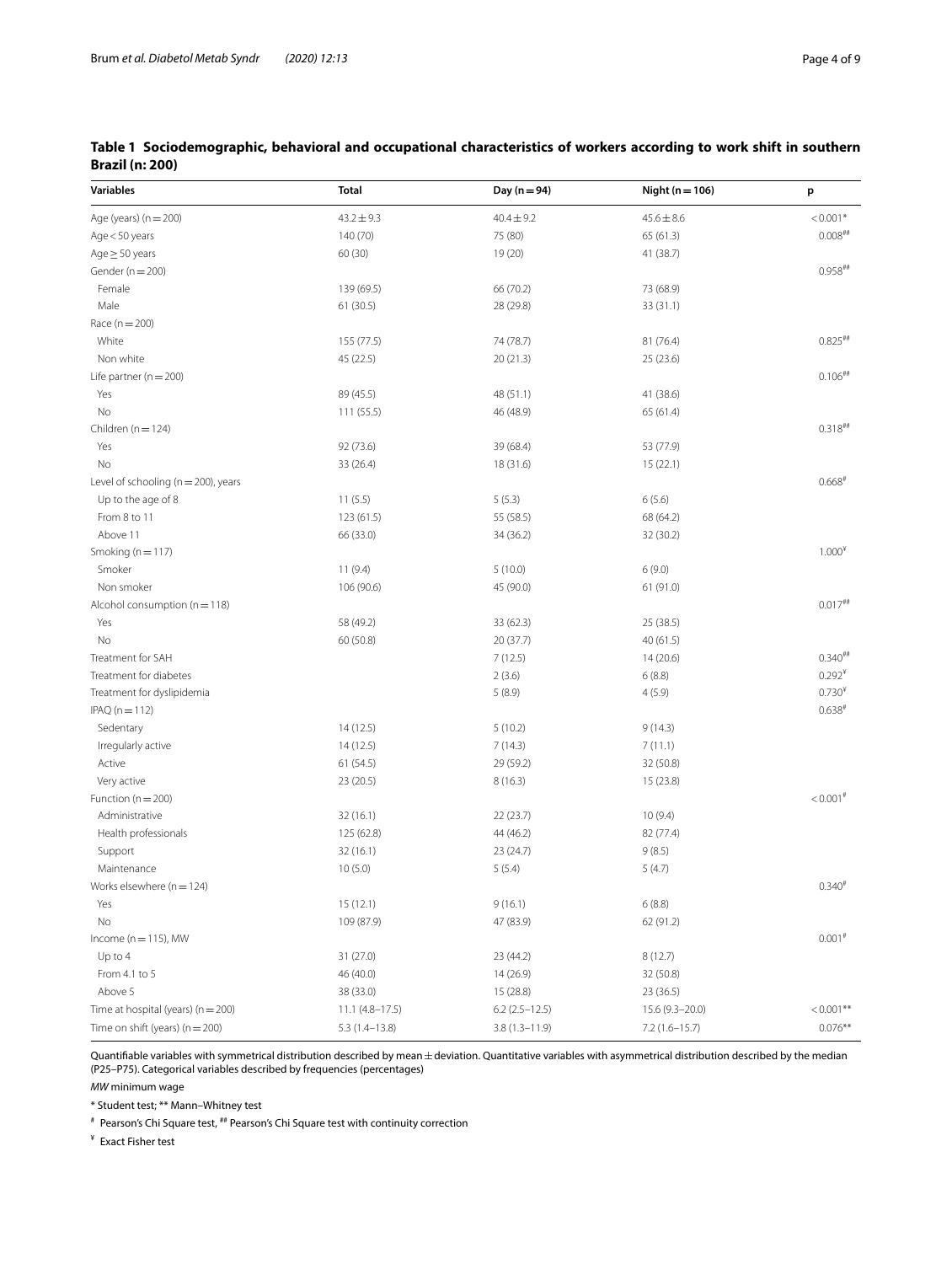shifts. Night workers were older than day workers (Table [1](#page-3-0)).

As for the classifcation of physical activity (IPAQ), only 6.7% of the male workers in the day shift were classifed as very active, while in the night shift this prevalence was  $35.3\%$  ( $p = 0.034$ ).

As for the WHOQOL brief, 60% (119) of the questionnaires were answered and 78 (65.5%) of the professionals evaluated their quality of life as being good. In the evaluation of domains, the physical domain presented the highest mean of scores  $(68.6 \pm 15.9)$ followed by the social relations  $(66.6 \pm 18.7)$ , psychological (66.5 $\pm$ 14.1) and environmental domains  $(59.9 \pm 14.5)$ . Considering the work shifts, the day shift had better performance in all domains, except for the environment, but the diferences were not signifcant.

The scores of the physical domain were lower in the sample that reported  $\leq 6$  h of sleep compared to those who slept > 6 h  $(65.0 \pm 14.7 \text{ vs. } 72.42 \pm 16.9,$ respectively;  $p = 0.013$ ). Similar behavior was observed for the psychological domain  $(63.6 \pm 14.0 \text{ vs } 70.1 \pm 13.3,$ respectively;  $p = 0.013$ ).

The night shift workers as a whole weighed more  $(77.9 \pm 15.4 \text{ vs } 72.4 \pm 15.5; \text{ p}=0.011)$ , BMI  $(28.7 \pm 4.8)$ vs  $26.4 \pm 4.6$ ; p < 0.001), and AC  $(96.4 \pm 12.1$  vs 89.9  $\pm$  12.3; p 0.001) compared to the day shift workers. The men who worked at night had more abdominal obesity  $(100.7 \pm 11.7 \text{ vs } 92.9 \pm 12.7, \text{ p-value} = 0.017)$ , and higher BMI  $(29.5 \pm 4.3 \text{ vs } 26.7 \pm 4.7; \text{ p} = 0.018)$ compared to the day shift. The women in the night shift presented similar results, with increased AC  $(92.9 \pm 12.7 \text{ vs } 88.7 \pm 12.0; \text{ p} = 0.009)$  and higher BMI compared to the day shift  $(28.4 \pm 4.9 \text{ vs } 26.3 \pm 4.6;$  $p = 0.014$ ) (Table [2\)](#page-5-0).

The night shift workers presented lower glomerular fltration rates through CK-EPI [104.5 (93.0–113.0) vs 111.0 (101.0–122.0) p=0.01]. Higher levels of HDL cholesterol were observed in female workers in the day shift compared to those in the night shift  $(55.3 \pm 10.5 \text{ vs } 10.5 \text{ or } 10.5 \text{ or } 10.5 \text{ or } 10.5 \text{ or } 10.5 \text{ or } 10.5 \text{ or } 10.5 \text{ or } 10.5 \text{ or } 10.5 \text{ or } 10.5 \text{ or } 10.5 \text{ or } 10.5 \text{ or } 10.5 \text{ or } 10.5 \text{ or } 10.5 \text{ or } 10.5 \text{ or }$  $50.5 \pm 12.2$ ; p-value = 0.041 (Table [2\)](#page-5-0).

For night shift workers on their days off, they had a negative association between systolic BP ( $r_s = -0.275$ ;  $p=0.040$ ), diastolic BP ( $r<sub>s</sub>=-0.309$ ;  $p=0.019$ ) with duration of sleep. A negative correlation was also observed between weight and social jetlag ( $r_s = -0.301$ ;  $p=0.023$ ) and between age and duration of sleep on work days (r<sub>s</sub> = −0.263; p = 0.048).

Analysis of the MCTQ parameters showed that the night shift workers had a midpoint of sleep on work days [5:30 (4:09–10:30) vs. 3:41 (2:48–4:31)  $p < 0.001$ ], greater social jetlag [−0:27 (−6:26 to 0:06) vs. 1:03 (0:06–1:56) p<0.001], and shorter duration of sleep on the work days

 $(6:00 \pm 2.27 \text{ vs. } 7:03 \pm 1.39 \text{ p } 0.007)$  compared to the day shift workers (Table [3\)](#page-6-0).

In the analysis without adjustment, the odds of abdominal obesity were 2.5 times higher in the night shift workers than the day shift ones ( $OR = 2.53$  (CI 95%) 1.43–4.50);  $p = 0.002$ . The shift remained significantly associated with abdominal obesity after controlling for age and gender, where the odds were almost 3 times higher  $[OR = 2.93$  (CI 95% 1.57–5.46); p<0.001] for the employees who work at night compared to the day shift workers (Table [4\)](#page-6-1). Adjustments for jetlag and hours sleep duration were not signifcant.

The night shift workers presented 2.8 times higher odds of developing excess weight than the day shift  $[OR = 2.81$  (CI 95% 1.50–5.25);  $p = 0.001$ ] and for every increased unit of social jetlag and hour of sleep there was  $14\%$  [OR = 0.86 (CI 95% 0.76–0.98); p = 0.026] and 25% [OR=0.75 (CI 95% 0.60–0.94); p=0.014] smaller odds of presenting excess weight, respectively. In the multiple regression analysis, the odds of excess weight were reduced by around  $13%$  (OR=0.87 (CI 95% 0.76– 0.99);  $p = 0.040$  for every increased unit of social jetlag  $(Table 4).$  $(Table 4).$  $(Table 4).$ 

The odds of developing obesity were 2.3 times higher in night shift workers compared to the day shift  $[OR = 2.27$  (CI 95% 1.20–4.26);  $p = 0.011$ ] and for every increased unit of social jetlag there was  $12\%$  (OR=0.88) (IC 95% 0.80–0.98);  $p=0.017$ ) of reduction. In the multiple regression analysis, only the protection efect of jetlag was maintained (OR=0.88 (IC 95% 0.79–0.98);  $p=0.020$ ) (Table [4](#page-6-1)).

Among the night shift workers, a higher prevalence of people who sleep a smaller amount of hours (equal to or less than 6 h/day) was observed, compared to day shift workers ( $p=0.003$ ). In the stratified analysis for gender, it was observed that this behavior was present only in women night shift workers compared to the day shift ones, 66% vs. 33% ( $p=0.006$ ) respectively.

# **Discussion**

This study evaluated the association between night work and obesity. The results showed that night work was a determining risk factor for abdominal obesity. Social jetlag was higher in night shift workers and it was also associated with obesity.

The night shift workers had less hours of sleep compared to people who worked in the daytime. They also presented more obesity, overweight and higher AC. Night shift workers also had worse associations between BP and sleep. As well, in the MCTQ questionnaire they have higher social jetlag and lower sleep. After adjustments, the social jetlag was an important predictor of obesity.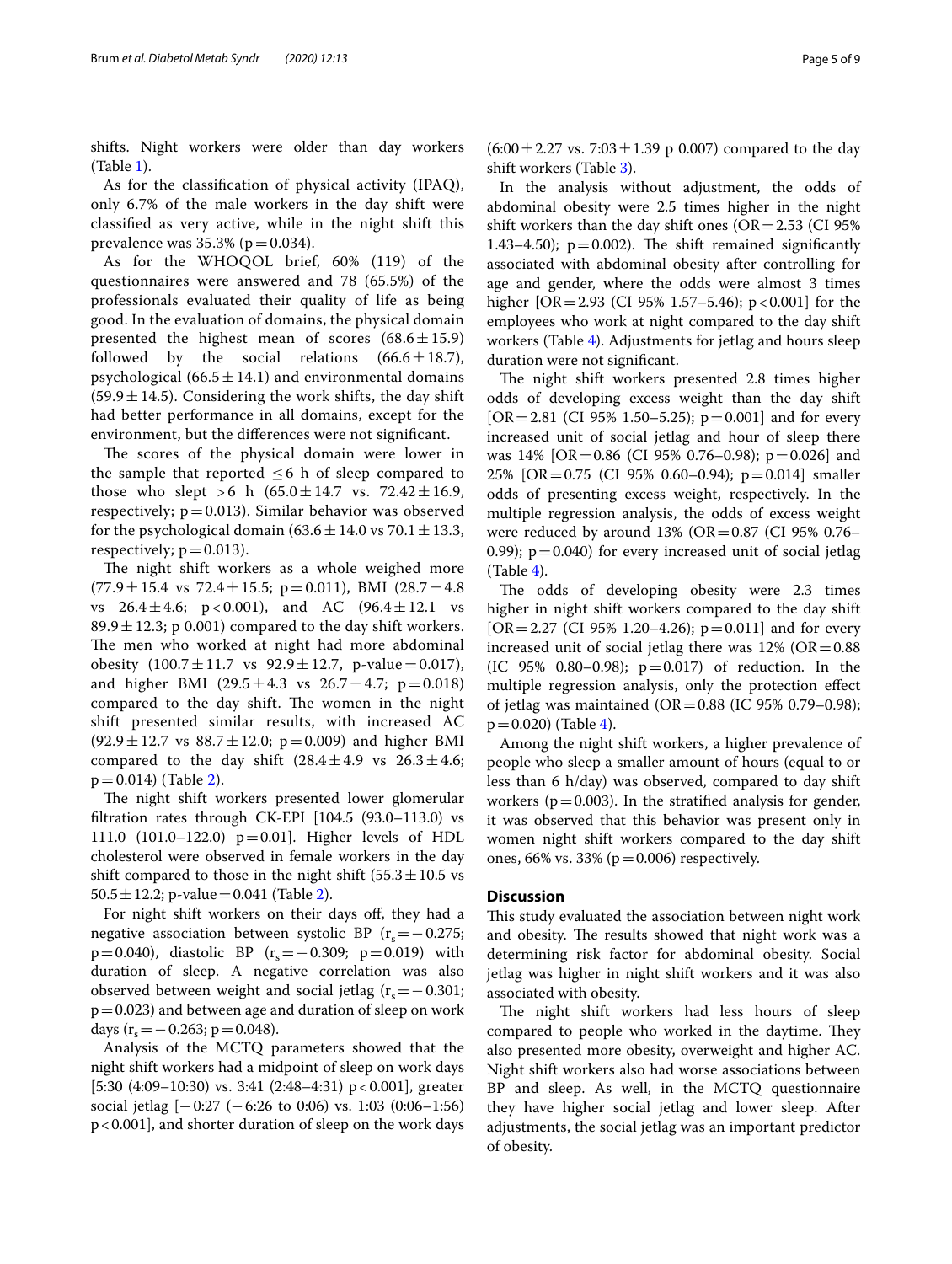| <b>Variables</b>         | General                    |                            |              | Women                      |                                   |              | Men                        |                                   |                       |
|--------------------------|----------------------------|----------------------------|--------------|----------------------------|-----------------------------------|--------------|----------------------------|-----------------------------------|-----------------------|
|                          | Day                        | Night                      | p            | Day                        | Night                             | р            | Day                        | Night                             | p                     |
| Weight (kg)<br>$(n=200)$ | $72.4 \pm 15.5$            | $77.9 \pm 15.4$            |              | $0.011***$ 69 ± 13.1       | $72.6 \pm 12.8$                   | $0.128**$    | $80.5 \pm 18.0$            | $89.8 \pm 14.2$                   | $0.030*$              |
| $BMI(n = 200)$           | $26.4 \pm 4.6$             | $28.7 \pm 4.8$             | $< 0.001$ ** | $26.3 \pm 4.6$             | $28.4 \pm 4.9$                    | $0.014**$    | $26.7 \pm 4.7$             | $29.5 \pm 4.3$                    | $0.018*$              |
| $AC(n = 200)$            | $89.4 \pm 12.3$            | $96.4 \pm 12.1$            | $< 0.001$ ** | $88.7 \pm 12.0$            | $92.9 \pm 12.7$                   | $0.009**$    | $92.9 \pm 12.7$            | $100.7 \pm 11.7$                  | $0.017*$              |
| Presence MS              | 19 (29.2)                  | 32 (43.2)                  | $0.125$ ##   | 13 (28.9)                  | 21(40.4)                          | $0.332^{++}$ | 6(30.0)                    | 11(40.0)                          | $0.315$ <sup>##</sup> |
| SAP-right<br>$(n=200)$   | 116.0 (109.3-<br>127.8     | 120.0 (110.0-<br>131.0     | $0.240**$    | 116.0 (109.0-<br>127.5     | 120.0 (110.0-<br>$129.0$ )        | $0.591**$    | 121.0 (111.0-<br>128.0     | 120.0 (112.5-<br>$138.0$ )        | $0.180**$             |
| SAP-left<br>$(n=200)$    | 117.0 (108.0-<br>$125.0$ ) | 119.0 (110.0-<br>$130.0$ ) | $0.196***$   | 115.0 (108.0-<br>$123.0$ ) | 118.0 (109.0-<br>127.0            | $0.424**$    | 119.0 (111.0-<br>$131.0$ ) | 125.0 (112.5-<br>139.0            | $0.223**$             |
| DAP right<br>$(n=200)$   | 75.5 (68.0-84.8)           | 78.0 (70.5-86.0)           | $0.269**$    | 76.0 (68.0-85.5)           | 77.0 (70.0-84.0)                  | $0.790**$    | $75.7 \pm 9.8$             | $81.0 \pm 11.2$                   | $0.060*$              |
| DAP left<br>$(n=200)$    | $76.4 \pm 11.1$            | $77.5 \pm 10.5$            | $0.458*$     | 77.0 (68.0-84.8)           | 77.0 (69.5-83.0)                  | $0.890**$    | $75.6 \pm 8.9$             | $79.1 \pm 12.0$                   | $0.205*$              |
| TC                       | $192.7 \pm 32.5$           | $200.0 \pm 36.0$           | $0.225*$     | $195.7 \pm 33.4$           | $200.5 \pm 32.4$                  | $0.474*$     | $185.2 \pm 29.8$           | $198.5 \pm 44.9$                  | $0.294*$              |
| <b>HDL</b>               | 49 (44 - 61.5)             | 47 (40-55.3)               | $0.070**$    | $55.3 \pm 10.5$            | $50.5 \pm 12.2$                   | $0.041*$     | 44.0 (36.8-48.5)           | 43.0 (39.8-47.5)                  | $0.980**$             |
| <b>LDL</b>               | $121.0 \pm 28.9$           | $129.7 \pm 35.0$           | $0.155*$     | $123.4 \pm 30.7$           | $127.6 \pm 27.1$                  | $0.522*$     | $116.9 \pm 25.5$           | $134.9 \pm 50.2$                  | $0.183*$              |
| Triglycerides            | 97 (58.3-133.5)            | 100.0 (74.5-<br>147.0      | $0.257**$    | 97.0 (58.0-<br>125.0       | $91.5(68.5 -$<br>135.4)           | $0.534**$    | 100.0 (62.0-<br>163.0      | 120.0 (82.0-<br>172.0             | $0.294**$             |
| Glycemia                 | 89.0 (81.0-95.8)           | 90.5 (85.0-99.8)           | $0.124**$    | 89.0 (81.0-90.0)           | 89.0 (84.0-96.0)                  | $0.215***$   | 94.5 (80.8-99.0)           | 96.0 (88.0-<br>$108.0$ )          | $0.267**$             |
| HbA1c                    | $5.4(5.1-5.7)$             | $5.5(5.1-6.0)$             | $0.271***$   | $5.4 \pm 0.5$              | $5.5 \pm 0.6$                     | 0.574        | $5.4(5.2 - 5.5)$           | $5.5(5.1-6.6)$                    | $0.251***$            |
| Insulin                  | $11.0(8.5 - 15.8)$         | $10.5(7.6 - 13.9)$         | $0.693**$    | $11.1 (8.6 - 15.9)$        | $12.2(7.7-16.1)$                  | $0.789**$    | $10.6(7.5 - 15.2)$         | $9.7(7.5 - 10.7)$                 | $0.287**$             |
| Creatinine               | $0.7(0.6 - 0.8)$           | $0.7(0.6 - 0.8)$           | $0.487**$    | $0.6(0.5-0.7)$             | $0.7(0.6 - 0.7)$                  | $0.139**$    | $0.9(0.8-1.0)$             | $0.9(0.7-1.0)$                    | $0.657**$             |
| <b>CKD-EPI GFR</b>       | 111.0 (101.0-<br>$122.0$ ) | 104.5 (93.0-<br>$113.0$ )  | $0.017**$    | $112.1 \pm 14.4$           | $103.7 \pm 14.5$                  | $0.006*$     | $102.8 \pm 13.7$           | $99.6 \pm 19.5$                   | $0.583*$              |
| Urea                     | 31.0 (26.0-37.0)           | 31.0 (27.0-38.0)           | $0.745**$    |                            | 29.0 (24.8-35.0) 30.0 (27.0-34.0) | $0.429**$    |                            | 35.0 (29.5-41.0) 35.0 (30.0-41.0) | $0.925***$            |

<span id="page-5-0"></span>

Quantitative variables with symmetrical distribution described by mean $\pm$  deviation. Quantitative variables with asymmetrical distribution described by the median (P25–P75). Categorical variables described by frequencies and percentages. Lab tests information were available in 180 workers

*AC* abdominal circumference in cm, BMI body mass index, *CK EPI GFR* chronic kidney disease epidemiology collaboration estimate glomerular fltrate rate, *DAP* diastolic arterial pressure (mmHg), *HbA1c* glycated hemoglobin, *HDL* high density lipoprotein, *LDL* low density lipoprotein, *MS* metabolic syndrome, *SAP* systolic arterial pressure (mmHg), *TC* total cholesterol

\* Student's t test; \*\* Mann–Whitney test

# Pearson' s Chi Square test; ##Pearson's Chi Square test with continuity correction

The night shift workers, even though sleeping more on their days off, did not regain the sleep deficit produced by the working days. Sleep debt may be due to many reasons, mainly the presence of light during the time for sleeping, the increased temperature and an altered cortisol secretion [\[22](#page-8-10)]. Sleeping more than 6 h was associated with better performance in the physical and psychological domains, reinforcing the importance of good sleep quality.

In this sample, the male night shift workers were more active than day shift workers. This can be explained because in our hospital there is a gymnasium for the employees, facilitating workers' access to regular physical exercise. Studies that evaluated these aspects among night shift workers are limited and with diverse results, possibly related to the study population, the methodology used and the defnitions of night work [\[23](#page-8-11), [24\]](#page-8-12). In our

data, the same result for female night shift workers was not found, we believe that women have a second shift of work at home, taking care of their family.

In our study, there was no relationship between work shift and laboratory variables, although other studies demonstrate a higher prevalence of metabolic disorders in these workers  $[24, 25]$  $[24, 25]$  $[24, 25]$  $[24, 25]$  $[24, 25]$ . The effects of night work on these variables can be difficult to demonstrate in a crosssectional study.

The association between night work or shift work and increased body weight is present in some studies [\[25](#page-8-13), [26\]](#page-8-14), however, the pathophysiological mechanisms of this association are not yet clear. A systematic review performed by Van Drongelen [[27\]](#page-8-15) found an association between shift work and increased body weight, and the generalization of these fndings is limited by the heterogeneity of the studies included in the meta-analysis.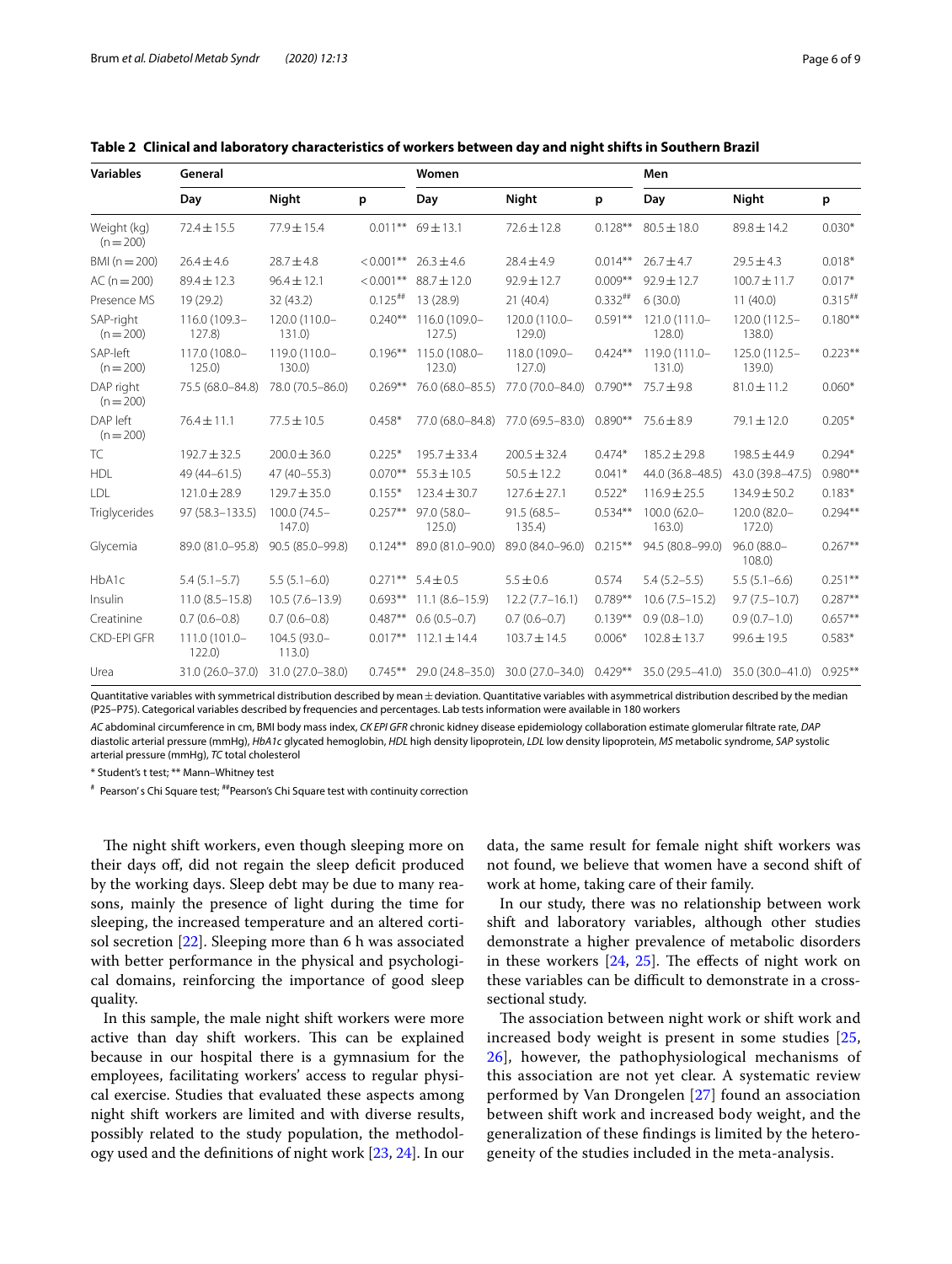| <b>MCTQ</b>                                | General                |                                 |              | Women                   |                            |             | Men                     |                            |                       |
|--------------------------------------------|------------------------|---------------------------------|--------------|-------------------------|----------------------------|-------------|-------------------------|----------------------------|-----------------------|
|                                            | Day                    | <b>Night</b>                    | p-value      | Day                     | Night                      | p-value     | Day                     | <b>Night</b>               | p-value               |
| Sleep midpoint<br>working days<br>(hours)  | 3:41 (2:48 to<br>4:31) | 5:30 (4:09 to<br>10:30          | $< 0.001$ ** | 3:45 (2:47 to<br>4:27   | 4:45 (4:09 to<br>10:17     | $< 0.001**$ | 3:38 (2:47 to<br>4:38   | 9:25 (5:07 to<br>12:38     | $< 0.001$ **          |
| Sleep duration<br>working days<br>(hours)  | $7:03 \pm 1:39$        | $6:00 \pm 2:27$                 | $0.007*$     | $7:11 \pm 1:48$         | $6.09 \pm 2.39$            | $0.040*$    | $6:57 \pm 1:20$         | $5:50 \pm 2:20$            | $0.080*$              |
| Sunlight<br>working days<br>(hours)        | 1:00 (0:18 to<br>2:00  | 1:00 (0:25 to<br>3:00           | $0.433**$    | 1:00 (0:30 to<br>2:00   | 2:00 (0:40 to<br>3:00      | $0.081**$   | 2:00 (1:00 to<br>3:30)  | 1:00 (0:45 to<br>3:08      | $0.262**$             |
| Sleep midpoint<br>days off<br>(hours)      | 4:47 (4:03 to<br>5:42) | 4:30 (3:48 to<br>5:53           | $0.772**$    | 4:50 (3:40 to<br>6:00   | 4:30 (4:00 to<br>5:40      | $0.650**$   | 4:40 (4:08 to<br>5:30)  | 4:57 (3:06 to<br>6:21)     | $0.783**$             |
| Sleep duration<br>days off<br>(hours)      | $8:10 \pm 1:59$        | $7:40 \pm 2:12$                 | $0.046**$    | $8:18 \pm 2:21$         | $7.54 \pm 2.14$            | $0.111***$  | $8:01 \pm 1:45$         | $7:09 \pm 2:18$            | $0.191**$             |
| Sunlight days<br>off (hours)               | 3:00 (2:00 to<br>5:00  | 3:00 (1:09 to<br>4:09           | $0.168**$    | 2:45 (2:00 to<br>4:53)  | 2:30 (1:00 to<br>5:00      | $0.741**$   | 4:00 (3:00 to<br>6:30)  | 3:00 (1:11 to<br>4:00      | $0.048**$             |
| Social jetlag                              | 1:03 (0:06 to<br>1:56  | $-0.27$ ( $-6.26$ )<br>to 0:06) | $< 0.001**$  | 1:00<br>$(0:00 - 2:17)$ | $0:00 (-5:47)$ to<br>0:12) | $< 0.001**$ | 1:15<br>$(0:30 - 1:45)$ | $-1:30(-7:50)$<br>to 0:05) | $< 0.001$ **          |
| Does not use<br>alarm clock<br>on days off | 59 (85.5)              | 35(62.5)                        | $0.006^{+#}$ | 40 (85.1)               | 26(65.0)                   | $0.053$ ##  | 19 (86.4)               | 9(56.3)                    | $0.088^{**}$          |
| Awakes with<br>the alarm<br>clock          | 26(52.0)               | 7(24.1)                         | $0.029$ ##   | 18(54.5)                | 4(20.0)                    | $0.029^{#}$ | 8(47.1)                 | 3(33.3)                    | $0.797$ <sup>##</sup> |

# <span id="page-6-0"></span>**Table 3 Description of sleep variables according to gender and work shift, of workers in southern Brazil (n: 130)**

\* Student t test; \*\* Mann–Whitney test

## Pearson's Chi Square test with continuity

# <span id="page-6-1"></span>**Table 4 Individual models of raw and adjusted regressions for outcomes of abdominal obesity, excess weight and obesity of workers in southern Brazil, (n: 200)**

|                   | <b>Variables</b>  | n(%)      | OR <sub>raw</sub> (CI 95%) | p-value | $OR_{adjusted}$ (CI 95%) <sup>#</sup> | p-value |
|-------------------|-------------------|-----------|----------------------------|---------|---------------------------------------|---------|
| Abdominal obesity | Social jetlag     |           | $0.93(0.84 - 1.03)$        | 0.141   | $0.96(0.85 - 1.08)$                   | 0.485   |
|                   | Hours of sleep    |           | $0.86(0.71 - 1.04)$        | 0.128   | $1.05(0.73 - 1.52)$                   | 0.779   |
|                   | Sleep duration WD |           | $0.98(0.83 - 1.15)$        | 0.778   | $1.08(0.88 - 1.33)$                   | 0.462   |
|                   | Shift day         | 39 (42.4) |                            |         |                                       |         |
|                   | Shift night       | 69 (65.1) | $2.53(1.43 - 4.5)$         | 0.002   | $2.93(1.57 - 5.46)$                   | 0.001   |
| Excess weight     | Social jetlag     |           | $0.86(0.76 - 0.98)$        | 0.026   | $0.87(0.76 - 0.99)$                   | 0.040   |
|                   | Hours of sleep    |           | $0.75(0.60 - 0.94)$        | 0.014   | $1.03(0.69 - 1.54)$                   | 0.875   |
|                   | Sleep duration WD |           | $0.87(0.72 - 1.04)$        | 0.129   | $0.94(0.76 - 1.16)$                   | 0.563   |
|                   | Shift day         | 53 (57.6) |                            |         |                                       |         |
|                   | Shift night       | 84 (79.2) | $2.81(1.50 - 5.25)$        | 0.001   | 1.69 (0.70-4.04)                      | 0.241   |
| Obesity           | Social jetlag     |           | $0.88(0.80 - 0.98)$        | 0.017   | $0.88(0.79 - 0.98)$                   | 0.020   |
|                   | Hours of sleep    |           | $0.89(0.73 - 1.09)$        | 0.260   | $0.92(0.68 - 1.25)$                   | 0.583   |
|                   | Sleep duration WD |           | $0.93(0.78 - 1.11)$        | 0.413   | $1.09(0.78 - 1.53)$                   | 0.619   |
|                   | Shift day         | 20(21.7)  |                            |         |                                       |         |
|                   | Shift night       | 41 (38.7) | $2.27(1.20 - 4.26)$        | 0.011   | $1.05(0.29 - 3.81)$                   | 0.940   |

*WD* work day

 $*$  Adjustment for sex and age ( $\geq$  50 vs < 50)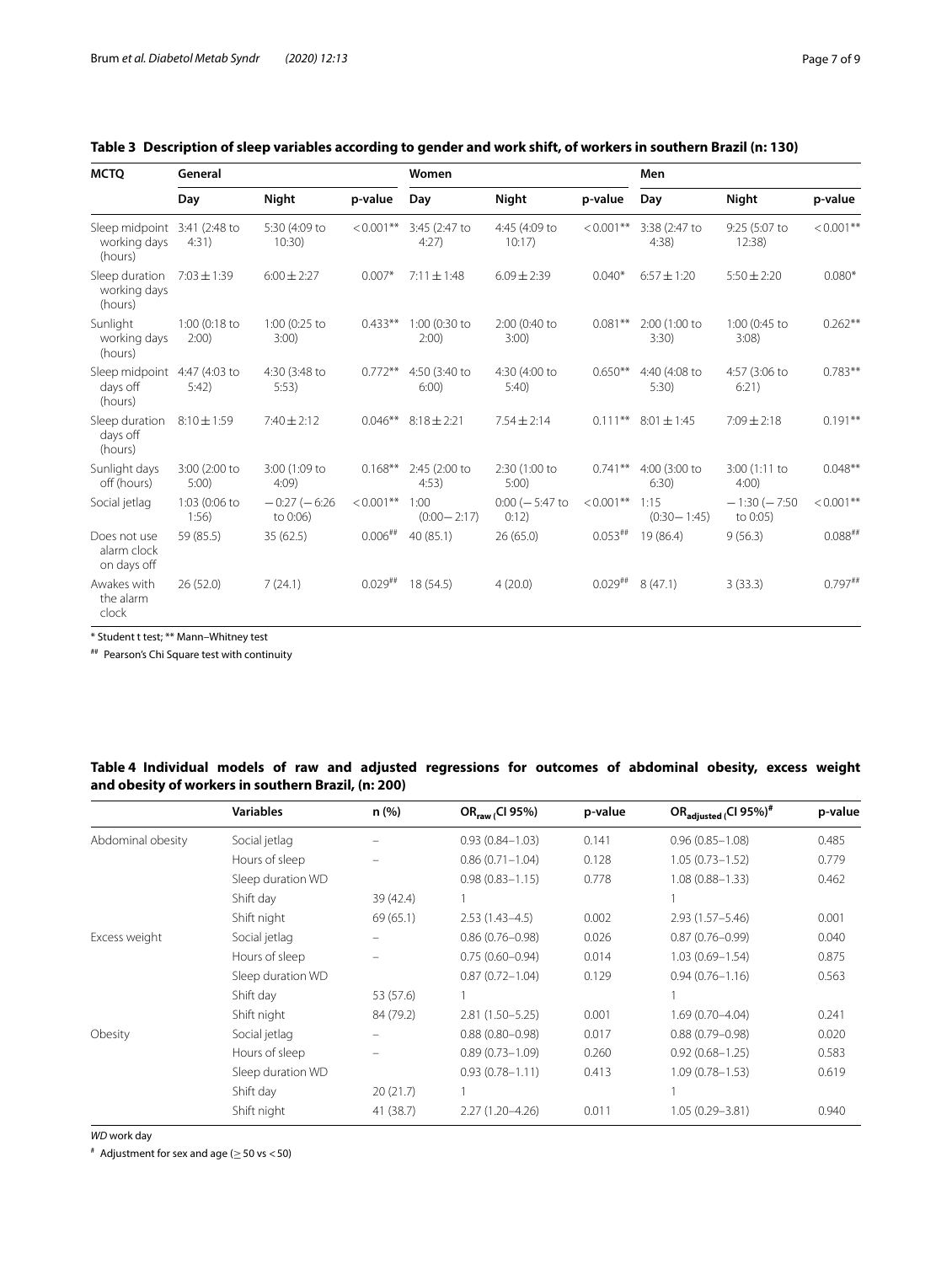A systematic review with a meta-analyze evaluated 28 studies and observed that night work increased the risk of obesity/overweight by 23% and the risk for abdominal obesity [[29\]](#page-8-17) by 35%, considering the years of exposure and number of shifts per month.

Leproult et al. concluded that the risk of obesity, in general, increases for individuals who sleep less than 6 h, with a signifcant association between short duration of sleep and weight gain, incidence of overweight and obesity throughout the follow up period [[13\]](#page-8-2). More recently, an American study with 883 individuals [[30](#page-8-18)] demonstrated that the worst quality and shortest duration of sleep were signifcantly associated with the incidence of obesity (OR: 1.10; CI 95% 1.03–1.18).

The desynchronization of rhythmic physiological functions, that also impairs the duration and quality of sleep, interferes in the control of food intake, manifested metabolically by the increased levels of ghrelin and reduced levels of leptin, and may contribute to possible pathological mechanisms [[31\]](#page-8-19).

Among the possible limitations of our study there is emphasis on a cross-sectional design which does not allow establishing the causal relationship between shift work and obesity, and the absence of an evaluation of the food profle of the cohort studied, which might help differentiate shifts regarding eating behavior. The healthy worker efect is another aspect to be considered in relation to the selection of the sample. However, such factors do not compromise the results, given the scarcity of information and the relevance of the topic discussed.

In order to support the evidence, cohort studies are needed to elucidate the contribution of night work and sleep debt to overweight/obesity and even to cardiovascular outcomes.

## **Abbreviations**

AC: Abdominal circumference; BP: Blood pressure; BMI: Body mass index; CK EPI GFR: Estimate glomerular fltrate rate; HDL: High density lipoprotein; IDF: International Diabetes Federation; IPAQ: International Physical Activity Questionnaire; LDL: Low density lipoprotein; MCTQ: Munich Chronotype Questionnaire; OR: Odds ratio; SAH: Systemic arterial hypertension; SPSS: Statistical Package for Social Sciences; WHO: World Health Organization.

#### **Acknowledgements**

Camila Morelatto de Souza (MD, Ph.D.) for her contribution to the data analysis of the Munich Chronotype Questionnaire (MCTQ).

#### **Authors' contributions**

MCB carried out conceptualization of the work, data curation, investigation, methodology, writing, review and editing the manuscript, FFDF, GB, CCS and OAB contributed to the investigation, TCR contributed to the conceptualization of the work, review and editing the manuscript. All authors read and approved the fnal manuscript.

#### **Funding**

Financed by the Research and Events Incentive Fund—FIPE from Hospital de Clínicas de Porto Alegre (Grant AUXPE 1431/2015), Coordenação de Aperfeiçoamento de Pessoal de Nível Superior—Brasil (CAPES) and National Council for Scientifc and Technological Development—CNPq.

#### **Availability of data and materials**

The datasets generated and/or analyzed during the current study are not publicly available due [reason why the data is not public] but are available from the corresponding author on reasonable request.

#### **Ethics approval and consent to participate**

The present study was conducted with the approval of the Institution's Ethics Committee of Hospital of Clinics-Porto Alegre, under number 12-0258. All the participants signed the Free and Informed Consent Form.

## **Consent for publication**

Not applicable.

#### **Competing interests**

The authors declare that they have no competing interests.

#### **Author details**

<sup>1</sup> Division of Occupational Medicine, Hospital de Clinicas de Porto Alegre, Ramiro Barcelos, Porto Alegre, Rio Grande do Sul 2350, Brazil.<sup>2</sup> Department of Internal Medicine, Universidade Federal do Rio Grande do Sul-Porto Alegre, Ramiro Barcelos, Porto Alegre, Rio Grande do Sul 2350, Brazil. 3 Division of Endocrinology, Hospital de Clinicas de Porto Alegre, Ramiro Barcelos, Porto Alegre, Rio Grande do Sul 2350, Brazil.

## Received: 12 October 2019 Accepted: 4 February 2020 Published online: 10 February 2020

#### **References**

- <span id="page-7-0"></span>Akerstedt T, Wright KP. Sleep loss and fatigue in shift work and shift work disorder. Sleep Med Clin. 2009;4(2):257–71.
- <span id="page-7-1"></span>2. McMenamin TM. Time to work: recent trends in shift work and fexible schedules, A. Mon Lab Rev. 2007;130:3–15.
- <span id="page-7-2"></span>3. Garaulet M, Ordovás JM, Madrid JA. The chronobiology, etiology and pathophysiology of obesity. Int J Obes. 2010;34(12):1667–83.
- <span id="page-7-3"></span>4. Morikawa Y, Nakagawa H, Miura K, Soyama Y, Ishizaki M, Kido T, et al. Shift work and the risk of diabetes mellitus among Japanese male factory workers. Scand J Work Environ Health. 2005;31(3):179–83.
- <span id="page-7-4"></span>5. Copertaro A, Barbaresi M, Bracci M. Shift work and cardiometabolic risk. Recenti Prog Med. 2009;100(11):502–7.
- <span id="page-7-5"></span>6. Hill JO, Wyatt HR, Reed GW, Peters JC. Obesity and the environment: where do we go from here? Science. 2003;299(5608):853–5.
- <span id="page-7-6"></span>7. Ekmekcioglu C, Touitou Y. Chronobiological aspects of food intake and metabolism and their relevance on energy balance and weight regulation: chrononobiology and energy balance. Obes Rev. 2011;12(1):14–25.
- <span id="page-7-7"></span>8. Di Lorenzo L, De Pergola G, Zocchetti C, L'Abbate N, Basso A, Pannacciulli N, et al. Efect of shift work on body mass index: results of a study performed in 319 glucose-tolerant men working in a Southern Italian industry. Int J Obes Relat Metab Disord J Int Assoc Study Obes. 2003;27(11):1353–8.
- <span id="page-7-8"></span>9. Biggi N, Consonni D, Galluzzo V, Sogliani M, Costa G. Metabolic syndrome in permanent night workers. Chronobiol Int. 2008;25(2):443–54.
- <span id="page-7-9"></span>10. Knutson KL, Spiegel K, Penev P, Van Cauter E. The metabolic consequences of sleep deprivation. Sleep Med Rev. 2007;11(3):163–78.